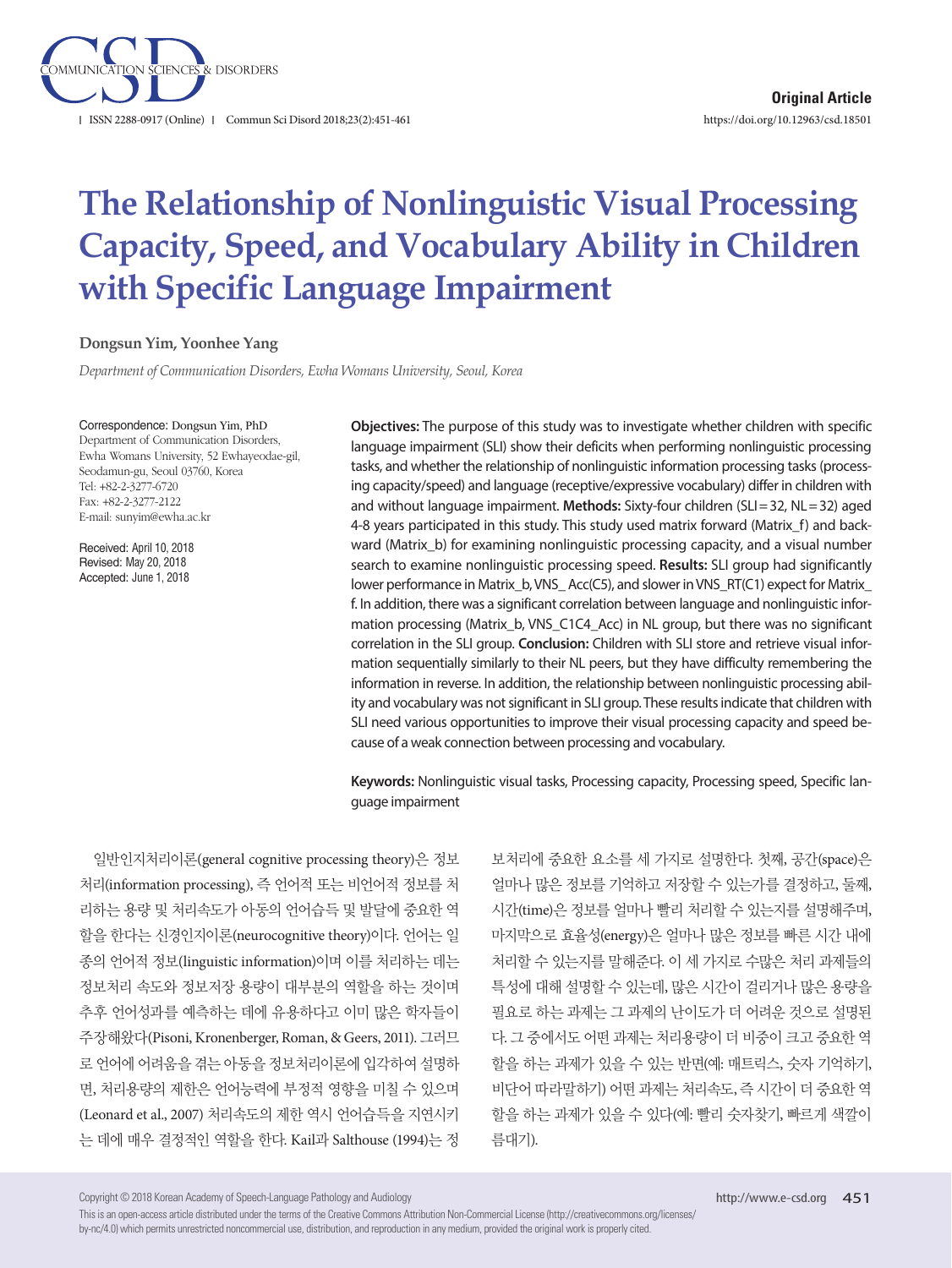처리용량은 공간과 에너지 측면에서 설명되며, 흔히 작업기억이



확인하기 위한 비언어 탐지 과제의 효용성을 탐색하였는데, 단순언 어장애 아동이 시각적 탐지 선택 과제수행 시 또래 일반아동보다 느린 수행을 보였다. 이처럼 단순언어장애 아동들에게서 비언어적 정보처리 속도는 느리게 나타나는 경향이 있다. 그러나, 단순언어 장애 및 일반아동 집단 간 처리속도의 차이는 연령에 따라 통계적 으로 유의함이 검증되지 않거나 작게 나타나기도 하며 과제에 사 용된 자극이 언어 또는 비언어적인지, 단순 또는 복잡한 과제인지 에 따라 차이가 나타날 수 있다(Kohnert & Windsor, 2004; Miller, Kail, Leonard, & Tomblin, 2001; Windsor et al., 2008). 그럼에도 불구하고, 언어와 인지적 능력이 서로 밀접한 관련을 맺고 있음이 수많은 연구들을 통해 보고된 바 있으며, 언어능력은 독립적이기보 다는 다양한 인지영역들과 함께 발달하는 것으로 나타난다(Fernald & Marchman, 2012; Marchman & Fernald, 2008). 이로 인해 언어평가 및 중재 시에도 어휘, 문법능력뿐 아니라 그 기저를 살펴 보는것의중요성이부각되고있다.

한편, Park, Mainela-Arnold와 Miller (2015)는 비언어 처리속도 가 언어장애 정도를 설명해줄 수 있다고 보고했으며, 특히, 3학년 아동의 경우 문법성 판단과 같은 언어적 과제가 단순언어장애 유 무를 판별하는 데 가장 적합하였으나, 더 연령이 높은 8학년 아동 에게서 음운 과제와 같은 언어적 과제와 더불어 비언어적인 처리속 도가 단순언어장애 유무를 판단하는 데 유의한 기여를 한 것으로 나타났다. 또한, 임상적 지표로서 느린 처리속도는 단순언어장애가 없는지 여부 보다는 단순언어장애가 있는지를 더 잘 예측해준다고 하였다. 이처럼 비언어적 처리속도는 언어능력과 연결고리가 있는 것으로 보이며, 느린 처리속도는 수용 및 표현언어, 그리고 어휘학 습에 직접적으로 부정적인 영향을 미칠 수 있다(Lahey, Edwards, & Munson, 2001; Park et al., 2015). Leonard 등(2007) 역시 14세 아 동의 비언어 및 언어 처리속도가 언어능력을 예측해준다고 보고하 였다. 반면, Lahey 등(2001)은 더 어린 아동인 만 6세 아동을 대상 으로 하였을 때 반응속도와 어휘처리와의 관계가 나타나지 않는다 고 보고하였다. 이처럼 처리 결함은 연령이 증가할수록 더욱 뚜렷 하게 나타나는 것으로 보인다. 이는 일반아동들은 처리속도 발달 이 어느 시점에서 정상에 도달하는 반면, 단순언어장애 아동들은 처리속도 발달에서 지속적인 지연을 보여 연령이 증가할수록 격차 가 커질 수 있기 때문이다(Kail, 1986).

위와 같이 단순언어장애 아동들의 비언어 처리능력을 측정하기 위한 것으로 크게 비언어 처리용량과 비언어 처리속도를 측정하는 과제로 나누어 살펴볼 수 있다. 특히 비언어 처리기반과제는 이전에 습득한 지식의 역할 또는 경험이 덜 강조되어 선행 언어지식과 능 력이 과제수행에 미치는 역할을 최소화할 수 있는 장점을 지닌다

라 불리기도 한다. 만약, 처리용량에 제한이 있다면 정보를 저장하 고 조작하는 데에 어려움을 보이게 된다(Leonard et al., 2007). 처리 속도는 입력되는 정보를 인지적으로 처리할 수 있는 속도를 의미하 며, 빠른 처리속도는 작업기억 공간에서 더 많은 정보들을 수용할 수 있게하여효율성을증대시킨다(Bayliss, Jarrold, Baddeley, Gunn, & Leigh, 2005). 즉, 처리속도는 입력된 정보가 사라지기 전 또는 새 롭게 들어오는 정보가 간섭하기 전에 정보를 처리할 수 있는 능력 을 말한다(Miller & Vernon, 1996). 처리속도는 아동의 연령이 증가 함에 따라 빨라지며, 효율성이 증가하고, 작업기억을 확장시킨다 (Bayliss et al., 2005). 이처럼 처리용량과 처리속도는 매우 유기적으 로 연결되어 있다고도 볼 수 있지만, 최근 밝혀진 연구에 의하면, 처 리속도의 제한과 작업기억의 제한의 개념은 서로 기능적으로 분리 되어 있으며, 매우 독립적인 것으로 언급되고 있다(Leonard et al., 2007). 언어는 매우 빠른 속도로 아동에게 전달이 되기 때문에 아 동이이미알고있는어휘라할지라도그어휘를더빨리처리(예: 어 휘집에 접근 및 인출하는 과정)하는 아동이 더 느리게 처리하는 아 동보다 어휘 습득력이 현저하게 뛰어나다는 연구결과들이 많다 (Fernald & Marchman, 2012; Fernald, Perfors, & Marchman, 2006). Marchman과 Fernald (2008)는 25개월 아기의 구어 인식 속도가 8 세의 언어능력과 관련 있다고 보고했으며, 25개월 때의 더 빠른 처 리속도가 말 늦은 아동의 언어문제를 해결할 수 있는지도 예측해 줄 수 있다고 보았다(Fernald & Marchman, 2012). Poll 등(2013)은 과업 난이도가 증가했을 때, 처리속도가 작업기억 측정과는 별개 로 부가적인 독특한 변수로 언어수행을 설명해준다고 언급하였다. 특히, 초기 처리속도, 작업기억, 그리고 언어발달 간 상호관계를 보 고한 선행연구들을 통해 초기 처리속도 및 언어기술은 광범위한 인지기능의 근간을 이루고 있음을 알 수 있다(Marchman & Fernald, 2008; Newbury, Klee, Stokes, & Moran, 2016).

단순언어장애(specific language impairment, SLI) 아동들은 언 어능력의 결함뿐만 아니라 비언어적 정보처리용량 및 처리속도에 서 어려움을 나타낸다(Johnston & Ellis Weismer, 1983; Kohnert & Windsor, 2004; Leonard et al., 2007; Windsor, Kohnert, Loxtercamp, & Kan, 2008). 심지어 단순언어장애 아동들은 최소한의 처 리용량이 요구되더라도 이들의 처리속도는 기대되는 것보다 훨씬 느리게 나타난다(Weber-Fox et al., 2005). Johnston과 Ellis Weismer (1983)는 단순언어장애 아동이 비언어 시각 과제인 심적 회전 (mental rotation)과제 수행 시 또래 일반아동(normal language children, NL)만큼 정확하게 수행했으나, 더 느린 속도를 보였다고 보고하였다. Kohnert와 Windsor (2004)는 단순언어장애 아동을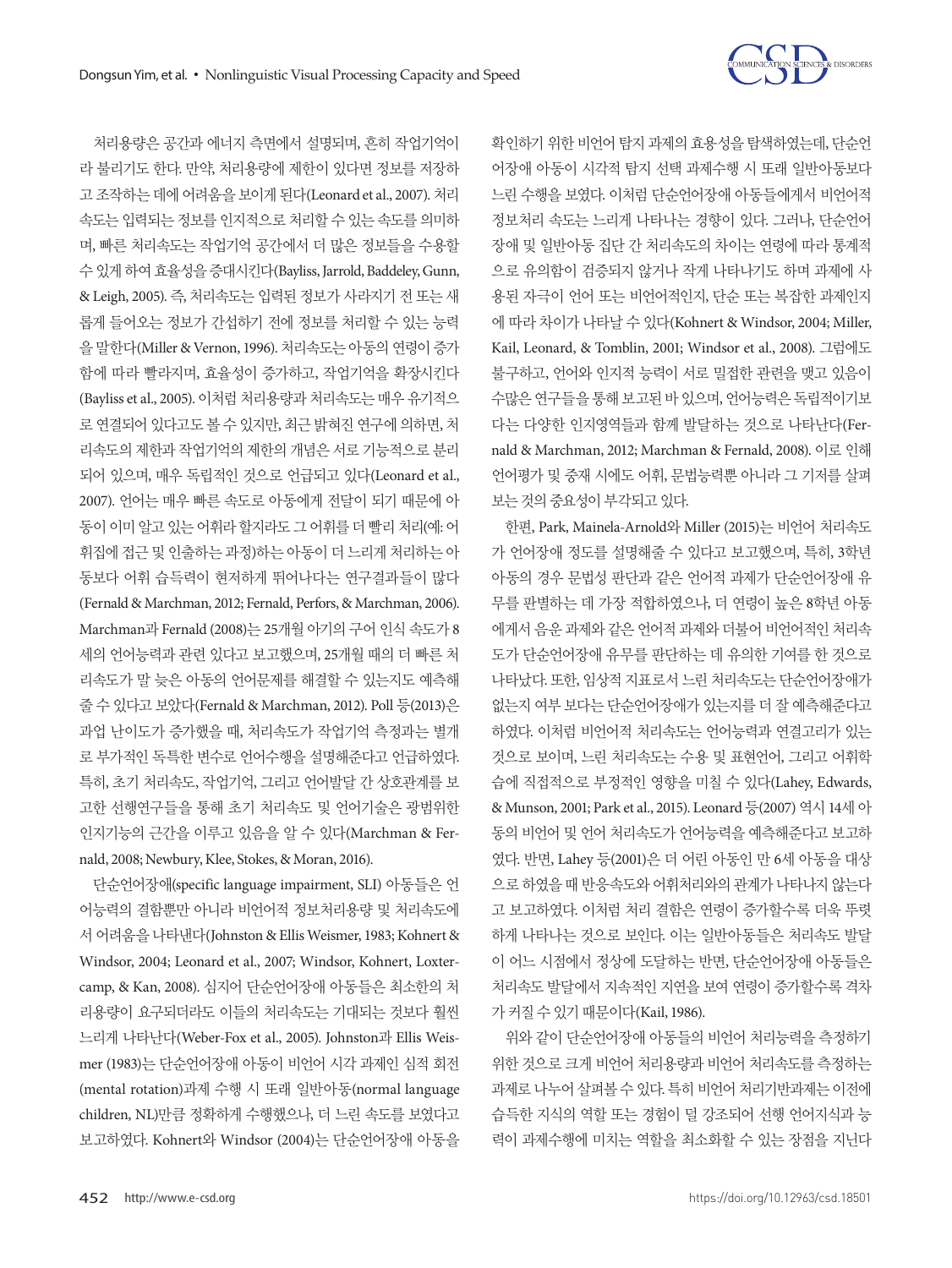

(Campbell, Dollaghan, Needleman, & Janosky, 1997). 비언어 처리 용량을 측정하기 위한 과제의 예로는 '매트릭스(matrix)'가 있으며, 매트릭스는 시공간적인 작업기억 용량을 측정하는 과제로 3×3 매 트릭스 위에 나타나는 불빛을 보고 순차적으로 또는 거꾸로 기억 하여 비언어적인 방법으로(예: 손가락으로 가리키기) 수행한다. 특 히, 단순언어장애 아동이 비언어적 작업기억능력에서 낮은 정확도 및 느린 속도를 보인다는 연구결과에 근거하여 비언어적 처리용량 과제가 단순언어장애 아동의 과제 수행부담을 줄여주면서도 이들 의 어려움을 확인하기에 효과적인 것으로 보기도 하였다(Bishop, 2006; Conti-Ramsden & Durkin, 2012; Thomas, Reeve, Fredrickson, & Maruff, 2011). 한편, 비언어 처리속도를 측정하기 위한 과제 로는 '시각적 숫자찾기 과제(visual number search task)'가 있다. 이 과제는 비언어적인 인지 과제로, Kail, Pellegrino와 Carter (1980)와 Leonard 등(2007)의 연구 등에서 사용되었는데 아이들은 목표자 극을 보고, 일련의 5개 그림을 왼쪽에서 오른쪽으로 훑은 후 목표 자극이 있으면 초록색 키를, 목표그림이 없으면 빨간색 키를 누른 다. 이러한 과제들은 자극 배열의 위치에 따라 조건을 나누어 살펴 보는 것이 특징이다. 만약 목표자극이 제시된 일련의 자극 배열 속 에서 체계적으로 가깝게 배치되면 반응속도는 빠를 것으로 기대되 고, 멀게배치되면반응속도는느릴것으로기대된다. Miller 등(2001) 은 시각적 찾기 과제를 사용하여 단순언어장애 아동이 그들의 또 래 일반아동들과 비슷한 정확도로 수행했으나 더 느린 경향이 있 었다고보고하였다.

국내에서도 단순언어장애 아동들을 대상으로 비언어 처리능력 을 살펴본 연구들이 있었는데, Keum, Kim과 Lee (2010)는 4-6세 단순언어장애 아동들이 생활연령을 일치시킨 일반아동과 비교했 을 때 비언어과제 수행에서 부족함을 보인다고 보고하였으며, 단순 언어장애 아동들의 낮은 정확도와 느린 반응속도가 많은 단순언어 장애아동들의특징이될수있을것으로보았다. 또한, Yim, Yang과 Kim (2015)의 연구에서는 4-8세의 연령대의 아동을 대상으로 하였 을 때 단순언어장애 아동의 수용어휘력은 시각 작업기억이 가장 잘 예측해주는 반면, 또래 일반아동은 청각 작업기억이 수용어휘 력을 가장 잘 예측해주는 것으로 나타나 상반된 특징을 보였다. 한 편, Yim, Yang, Jo, Lee와 Seong (2015)의 연구에서는 학령전기 단 순언어장애 아동에게 상대적으로 비언어성 작업기억능력이 잔존 하여 일반아동과 수행 차이를 보이지 않는다고 보고하였다. 이처럼 단순언어장애 아동들의 비언어 처리능력은 연구의 성격에 따라 다 르게 나타나고 있으나, 비언어 처리능력이 단순언어장애 아동들에 게는 특히 선행 언어지식의 영향력을 최소화할 수 있는 가능성이 존재하는 만큼, 이 능력을 처리용량과 처리속도로 각각 세부적으

로 나누고, 이와 언어 또는 어휘능력이 어떤 관련을 보이는지 살펴 보는것은의의가있다.

따라서 본 연구에서는 언어능력이 또래에 비해 낮은 아동들과 생활연령을 일치시킨 일반아동을 대상으로 비언어적 정보처리 과 제 수행력을 처리용량과 처리속도로 나누어 비교 분석해보고자 한다. 한편 비언어적 정보처리능력이 아동 및 청소년의 읽기 및 언 어능력의 구성 요소와 유의한 상관관계가 있음을 밝힌 많은 연구 들이있는데(Hood & Conlon, 2004; Shanahan et al., 2006; Wright, Bowen, & Zecker, 2000), 아동기의 언어발달지연이 추후 언어학습 능력 및 읽기능력 발달에 제약이 될 수 있음을 고려할 때, 아동기 단순언어장애 아동을 대상으로 비언어적 정보처리 과제의 수행력 을 면밀히 검토해 볼 필요가 있다. 이에 대한 세부적인 연구질문은 다음과같다.

첫째, 단순언어장애 및 또래 일반아동의 비언어 처리용량 및 처 리속도는집단간차이가유의하게나타나는가?

둘째, 단순언어장애 및 또래 일반아동 집단 각각에서 비언어 처 리용량, 처리속도, 그리고 언어능력 간 유의한 상관관계가 다른 양 상으로나타나는가?

셋째, 단순언어장애 및 또래 일반아동 집단 각각에서 비언어 처 리용량 및 처리속도는 언어능력을 유의하게 설명해주는가?

## 연구방법

## 연구대상

본 연구는 서울 및 수도권에 거주하는 만 5-8세의 단순언어장애 아동 32명(남아 19, 여아 13) 및 그와 생활연령을 일치시킨 일반아 동 32명(남아 14, 여아 18), 총 64명을 대상으로 하였다. 연령분포는 5세 22명, 6세 37명, 7세 3명, 8세 2명이었다. 연령별 수용어휘 점수 의 평균은 5세 55.64점(SD=12.22), 6세 64.24점(SD=13.10), 7세 77.33점(SD=17.04), 8세 84.00점(SD=22.63)이었고, 표현어휘점수 는 5세 63.23점(SD=15.79), 6세 63.23점(SD=71.97), 7세 74.67점 (SD=12.50), 8세 84.50점(SD=7.78)이었다.

모든 대상자는 (1) 주양육자 및 담임교사에 의해 정서 및 사회적 상호작용 등의 문제가 없고, 감각(시각 및 청각) 및 신경학적 결함의 이력이 없는 것으로 보고되고, (2) 카우프만 아동용 지능검사(Korean Kaufman Assessment Battery for Children, K-ABC; Moon & Byun, 2003)의 비언어성 지능지수가 85 (-1 SD) 이상인 아동으로 선 정하였다. 단순언어장애 아동은 Leonard (1998)의 단순언어장애 진단 기준을 근거로 선별하였으며, 부모보고를 통해 언어능력이 부 족하다고 보고되고, 표준화 검사인 수용 및 표현어휘력검사(Re-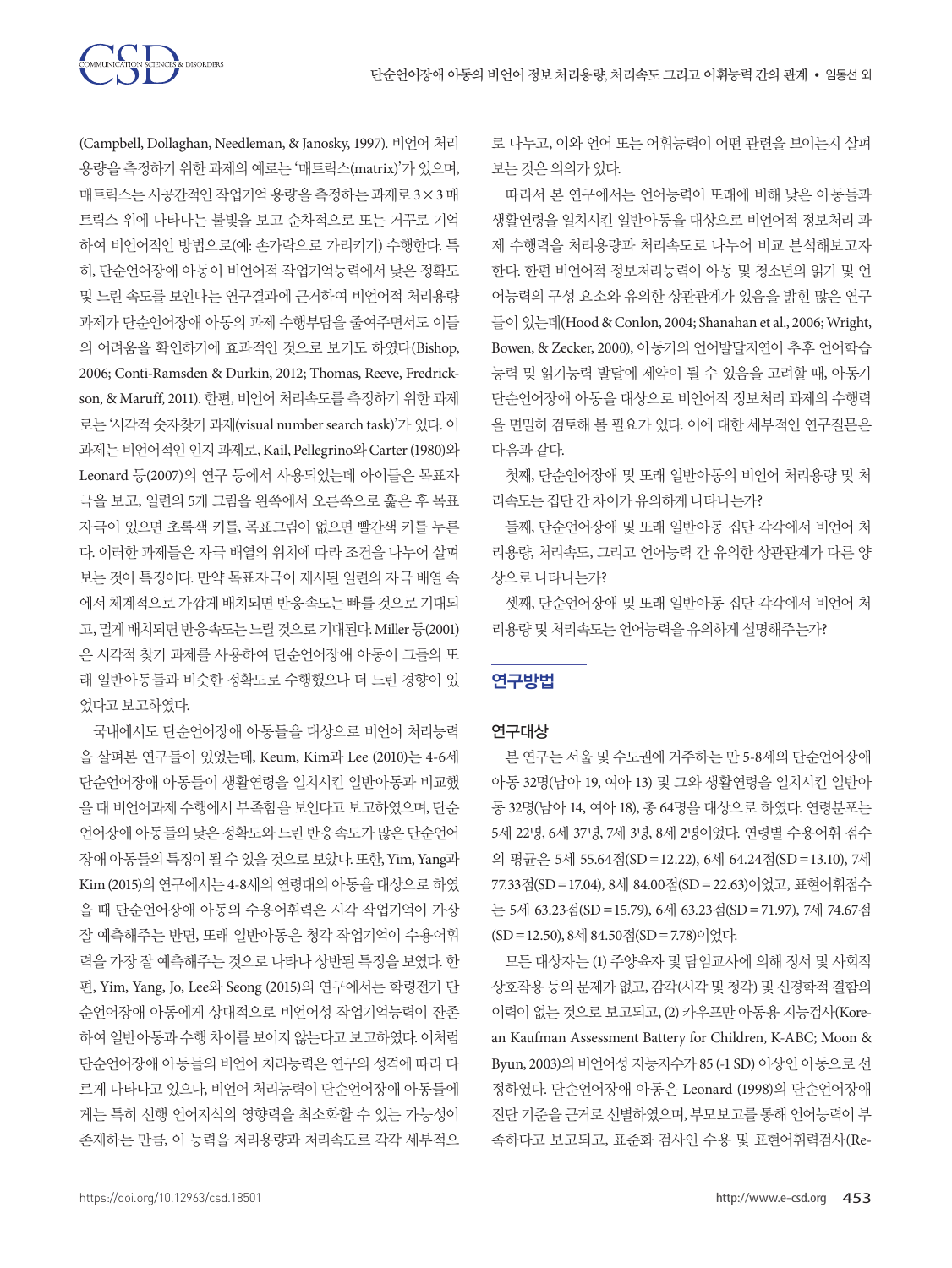

#### **Table 1.** Participants' characteristics

|                                    | $NL (N = 32)$ | $SLI(N=32)$    |           |
|------------------------------------|---------------|----------------|-----------|
| Age (mo)                           | 73.63 (6.90)  | 72.41 (6.90)   | .483      |
| Nonverbal IQ <sup>a</sup>          | 111.53 (9.91) | 105.13 (12.15) | 1.534     |
| Receptive vocabulary <sup>b</sup>  | 72.50 (11.60) | 52.53 (9.14)   | $58.53**$ |
| Expressive vocabulary <sup>b</sup> | 78.50 (9.81)  | 60.47 (11.73)  | 44 47**   |

Values are presented as mean (SD).

NL= normal language children; SLI= children with specific language impairment. <sup>a</sup>Korean Kaufman Assessment Battery for Children (Moon & Byun, 2003); <sup>b</sup>Receptive & Expressive Vocabulary Test (Kim, Hong, Kim, Jang, & Lee, 2009).  $*$ *\*p* < .01.

ceptive & Expressive Vocabulary Test, REVT; Kim, Hong, Kim, Jang, & Lee, 2009) 결과 수용어휘력 또는 표현어휘력이 또래 집단 대비 10%ile 미만인 아동들로 하였다. 일반아동은 부모보고 체크 리스트를 통해 언어능력 및 수용어휘력과 표현어휘력이 모두 정상 발달 범주인 아동들로서, 각 집단의 생활연령, 비언어성 지능지수, 부모보고, 수용어휘력 및 표현어휘력 점수의 평균 및 표준편차를 Table 1에 제시하였다. 일원배치분산분석(one-way ANOVA)을 실 시한 결과, 두 집단의 생활연령과 비언어성 지능지수에는 통계적으 로 유의한 차이가 없었으며, 수용어휘력 점수(*F*(1,62)=58.53, *p*<.01) 및 표현어휘력 점수(*F*(1,62)=44.47, *p*<.01)에만 유의한 차이가 있는 것으로나타났다.

#### 연구도구

## 비언어적 처리용량 - 매트릭스(matrix) 과제

본 과제는 시공간 작업기억을 측정하기 위해 개발된 선행연구 (Yim, Kim, & Yang, 2015)의 과제를 사용하였다. 연구 대상자는 컴 퓨터 화면에 제시된 3×3 검정색 매트릭스에 500 ms 간격으로 주 황색의 불이 점등되면, 그 순서를 기억했다가 반응하도록 한다. 9개 의 칸에 점등되는 순서를 그대로 회상하는 순차 과제와 역순으로 회상하는 과제 두 가지의 방식으로 모두 실시하였으며, 과제 간 간 섭효과를배제하기위하여매트릭스순차과제와역순과제는실험 의 맨 처음과 맨 마지막으로 배치하였다. 역순 과제의 경우 아동이 '거꾸로'의 의미를 정확히 이해하는지 여부를 판단한 후 실시하였 다. 9개의 매트릭스 가운데 점등되는 칸의 수는 2개(1단계)부터 5개 (4단계)까지 점차 늘어나며, 1단계와 2단계가 각각 4문항씩, 3단계 와 4단계가 각각 5문항씩으로, 총 18문항으로 구성되어 있다. 모든 반응은 구어가 아닌 손가락으로 가리키기 방식으로 답하도록 지시 하였으며, 아동이 정반응한 문항에 각 1점씩 부과하여 총점을 계산 하였으며, 백분율로정반응률을산출하였다.

# 비언어적 처리속도 - 시각적 숫자찾기(visual number search) 과제

본 과제는 비언어적 처리능력을 측정하기 위하여 선행연구(Windsor et al., 2008)에서 사용된 과제를 수정하여 사용하였다. 연구대 상자는 컴퓨터 화면에 목표 숫자 하나와 동시에 12개의 숫자목록 이 나열되면, 목표 숫자가 12개의 보기 숫자목록 중에서 있는지 없 는지를 판단하여 컴퓨터 키보드를 누르게 된다. 목표 숫자는 컴퓨 터 화면의 가장 왼쪽에 제시되며, 목표 숫자의 오른쪽으로 12개의 숫자들이 목표 숫자와 동시에 나열되어 제시된다. 연구대상자는 컴 퓨터 화면에 제시된 숫자들을 왼쪽부터 오른쪽까지 시각적으로 탐 색하면서 12개의 보기 숫자들 가운데 목표 숫자를 찾았을 때에는 키보드에 표시된 'O' 버튼을, 목표 숫자가 없을 때에는 키보드에 표 시된 'X' 버튼을 최대한 빨리 누르도록 연구자에게 지시 받는다. 모 든 자극들은 1부터 19 사이의 숫자들로 구성하였으며, 12개의 보기 숫자목록을 동등하게 4개의 블록으로 나누어 목표 숫자가 첫 번째 블록인 앞의 3개 중에 있을 경우인 조건 1, 두 번째 블록에 있을 경 우인 조건 2, 세 번째 블록에 있을 경우인 조건 3, 네 번째 블록에 있 을 경우인 조건 4로 나누어 15문항씩 배치하였다. 그리고 목표숫자 가 12개의 보기 숫자목록에 없는 경우인 조건 5도 15문항 배치하 여 총 문항수는 75개로 구성하였다. 보기 숫자목록에서 모든 숫자 들은 중복 없이 한 번씩만 나열되며, 75개의 문항은 조건에 상관없 이 무작위로 배치되어 모든 아동들에게 동일하게 제시되었다. 과제 실시 전 연구대상 아동들이 1부터 19까지의 숫자를 읽을 수 있는지 확인 후 숫자를 읽지 못하는 아동들은 연구대상에서 제외하였으 며, '책을 읽을 때처럼' 숫자를 왼쪽부터 오른쪽까지 순차적으로 탐 색하도록 지시하였다. 본 과제는 E-Prime으로 제작하여 정오 여부 와 반응시간을 측정할 수 있도록 하였다. 아동이 정반응한 문항에 각 1점씩을 부과하여 총점을 계산하였으며, 백분율로 정반응률을 산출하여 분석하였다. 본 과제에서 사용된 조건에 따른 자극물을 Figure 1에제시하였다.

## 자료분석 및 결과처리

본 연구는 집단 간 비언어적 처리용량 과제의 수행력 차이를 분 석하기 위하여 매트릭스 순행 및 역행 과제에 대해 각각 일원분산 분석(one-way ANOVA)을 실시하였으며, 비언어적 처리속도 과제 의 수행력 차이를 분석하기 위하여 시각적 숫자찾기 과제의 정확도 및 반응속도에 대해 집단 및 조건을 독립변수로 하는 반복측정 이 원분산분석(repeated two-way ANOVA)과 사후분석을 위한 일원 분산분석(one-way ANOVA)을 실시하였다. 정확도는 맞으면 1점, 틀리면 0점을 부여하여 백분율(%) 점수를 산출하였고, 반응속도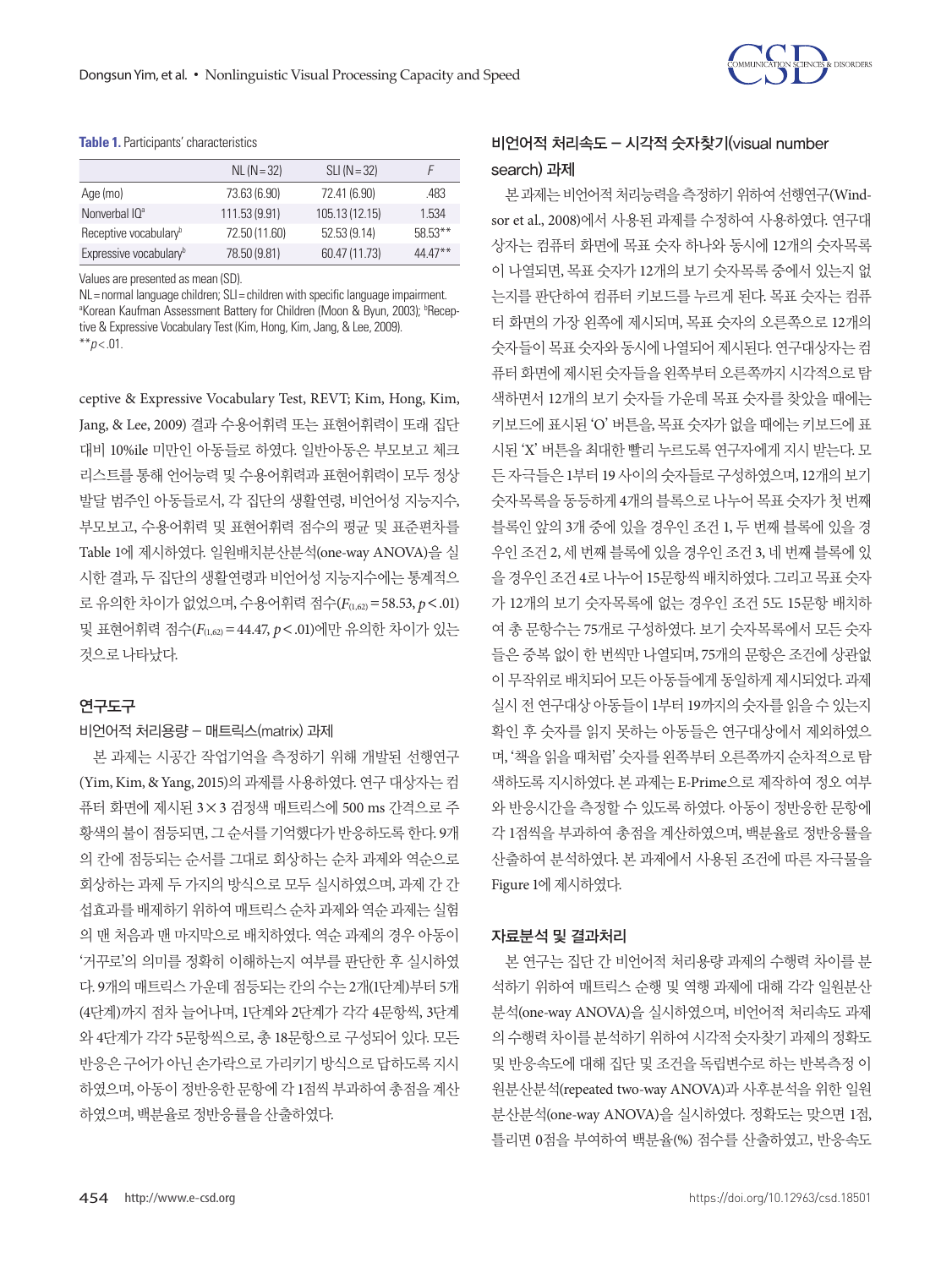



Figure 1. Examples of visual number search task: (A) condition 1, (B) condition 2, (C) condition 3, and (D) condition 4.

는 연구대상자가 정반응한 문항만을 분석에 포함하였으며, 반응시 **Figure 1.** Examples of visual number search task: (A) condition 1, (B) condition 2, (C) condition 3, and (D) **Figure 1.** Examples of visual number search task: (A) condition 1, (B) condition 2, (C) condition 3, and (D) (C) (D) (C) (D) 간이 100 ms 미만이거나 평균에서 ±2 SD를 초과하는 경우 가외치 (outlier)로 간주하여 분석에서 제외하였다(Kail & Salthouse 1994). 그 결과, 분석에서 제외된 반응은 총 3.45%였다. 숫자찾기 과제에서 는 12개의 보기 숫자목록을 동등하게 4개의 블록으로 나누어 목 표 숫자가 첫 번째 블록인 앞의 3개 중에 있을 경우인 C1, 두 번째 블록에 있을 경우인 C2, 세 번째 블록에 있을 경우인 C3, 네 번째 블록에 있을 경우인 C4로 나누어 15문항씩 배치하였는데, C1-C4 조건은 모두 목표자극이 목록에 있는 경우로 4가지 정확도에 대한 퍼센트 점수와 반응속도의 평균을 산출하였다. 그리고 목표 숫자 가 12개의 보기 숫자목록에 없는 경우인 NC도 15문항 배치 하에 해당 조건의 퍼센트 점수와 반응속도를 산출하였다. **Figure 1.** Examples of visual number search task: (A) condition 1, (B) condition 2, (C) condition 3, and (D)  $\frac{c}{\sqrt{2}}$ .  $\frac{c}{\sqrt{2}}$ .  $\frac{c}{\sqrt{2}}$ .  $\frac{c}{\sqrt{2}}$ .  $\frac{c}{\sqrt{2}}$ .  $\frac{c}{\sqrt{2}}$ .  $\frac{c}{\sqrt{2}}$ .  $\frac{c}{\sqrt{2}}$ .  $\frac{c}{\sqrt{2}}$ .  $\frac{c}{\sqrt{2}}$ .  $\frac{c}{\sqrt{2}}$ .  $\frac{c}{\sqrt{2}}$ .  $\frac{c}{\sqrt{2}}$ .  $\frac{c}{\sqrt{2}}$ .  $\frac{c}{\sqrt{2}}$ .  $\frac{c}{\sqrt{2}}$ **Figure 1.** Examples of visual number search task: (A) condition 1, (B) condition 2, (C) condition 3, and (D)

또한 각 하위 과제 간 상관관계를 분석하기 위하여 피어슨 적률 상관계수(Pearson product moment correlation coefficients)를 산 출하였다. 그리고 언어능력(수용어휘, 표현어휘)을 얼마나 설명해 줄 수 있는지 살펴보고자 단계적 중다회귀분석(stepwise multiple regression)을 실시하였다. 본 연구의 모든 통계 분석은 SPSS version 19 (SPSS Inc., Chicago, IL, USA)를사용하였다.

## 연구결과

## 비언어 처리용량 및 처리속도에서의 집단 간 차이 분석 집단 간 매트릭스(matrix) 과제 수행의 차이

비언어 시각 처리용량을 측정하기 위한 매트릭스 과제 수행의 결 과는 Table 2와같다.

정순 조건에서 일반아동 집단의 매트릭스 수행은 63.69% (SD= 20.1), 단순언어장애 집단의 매트릭스 수행은 57.78% (SD=21.3)으 로 나타났으며, 집단(*F*(1,62)=1.300, *p*>.05)에 따른 집단 간 차이가 유의하지 않았다. 그러나, 역순 조건에서 일반아동 집단의 매트릭 스 수행은 51.53% (SD=20.6), 단순언어장애 집단의 매트릭스 수행 은 41.78% (SD=17.0)으로 나타났으며 집단(*F*(1,62)=4.273, *p*<.05) 에 따른 집단 간 차이가 유의하였다. 즉, 일반아동 집단과 단순언어 장애 집단은 매트릭스의 정순 조건에서는 집단 간 차이가 유의하지 않았으나, 역순조건에서는집단간차이가유의한것으로나타났다.

# 집단 간 시각적 숫자찾기(visual number search) 과제의 정확도 및 반응속도의 차이

비언어 시각 처리정확도 및 처리속도를 측정하기 위한 시각적 숫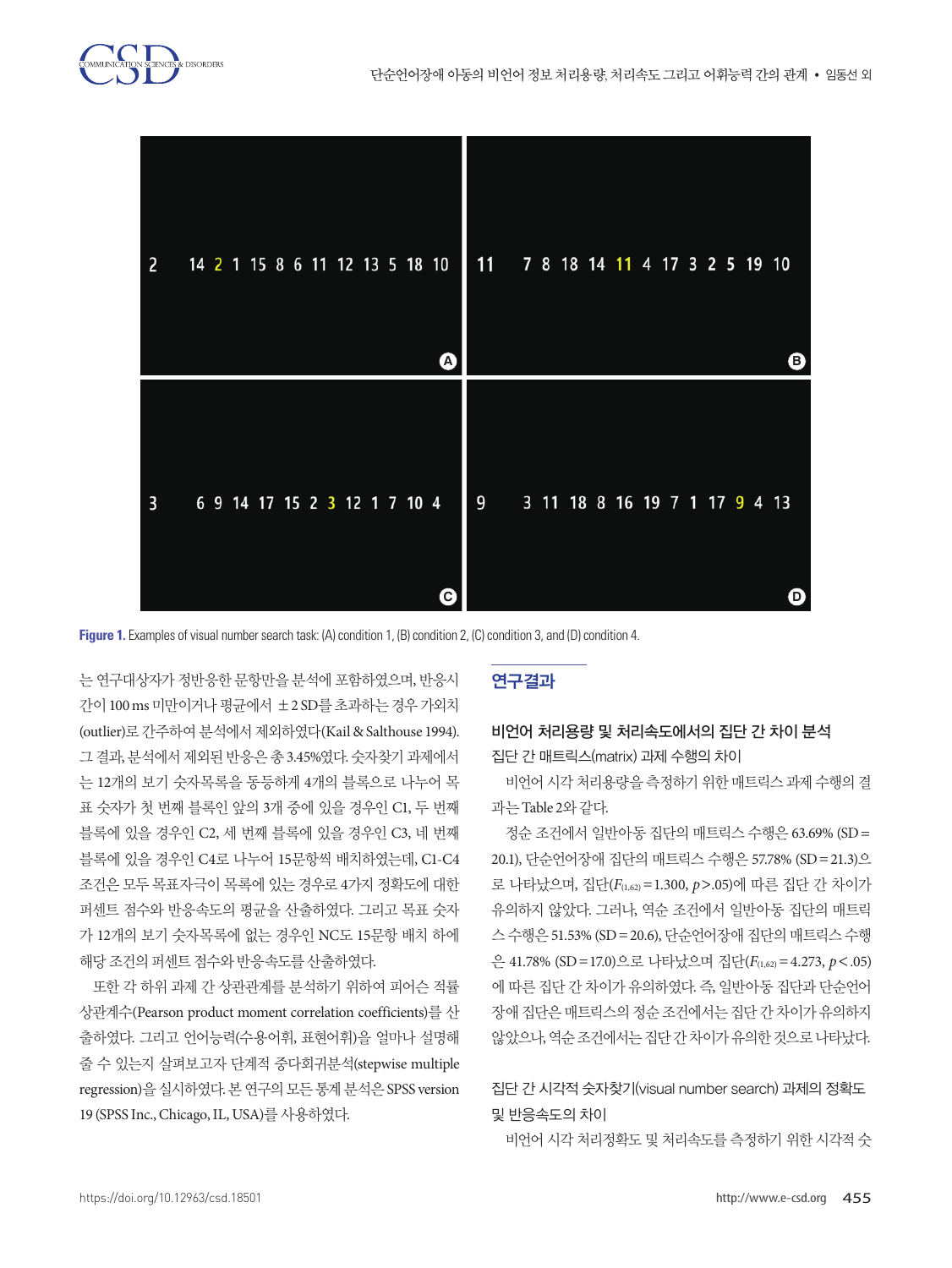**Table 2.** Descriptive statistics of matrix performances (%) by subgroups

|          | $NL (N = 32)$ | $SLI(N=32)$   |          |
|----------|---------------|---------------|----------|
| Matrix f | 63.69 (20.10) | 57.78 (21.33) | 1.300    |
| Matrix b | 51.53(20.60)  | 41.78 (16.96) | $4.273*$ |

Values are presented as mean (SD).

NL= normal language children; SLI= children with specific language impairment; Matrix  $F =$  matrix forward span: Matrix  $B =$  matrix backward span. \**p* < .05.



**Figure 2.** Visual number search accuracy by 5 conditions in children with NL and SLI.

NL= normal language children; SLI= children with specific language impairment.

자찾기과제수행의결과는 Figures 2, 3과같다.

먼저, 정확도는 4가지 조건에 따른 집단 간 차이가 통계적으로 유 의하였으며(*F*(3,186)=6.512, *p*<.001), 이에 따라 Bonferroni 사후분 석을 실시한 결과, 세부적으로는 조건 1과 3, 조건 1과 4 간 유의한 수행차이가 있었다(*p*<.05). 또한, 두 집단 간 C1-C4 조건의 평균 수 행차이 역시 통계적으로 유의하지 않았으며(*F*(1.62)=2.179, *p*>.05), 두 집단 간 C5 (NC) 조건의 수행의 정확도 차이는 통계적으로 유의 하였다(*F*(1.62)=8.215, *p*<.01). 한편, 조건 및 집단 간 이차상호작용 은유의하지않았다(*F*(4,248)=1.417, *p*>.05).

반응속도는 4가지 조건에 따른 차이가 통계적으로 유의하였으 며(*F*(3,186)=20.857, *p*<.001), 이에 따라 Bonferroni 사후분석을 실 시한 결과, 세부적으로는 조건 1과 2, 조건 1과 3, 조건 1과 4 간 유의 한 수행차이가 있었다(*p*<.05). 두 집단 간 시각적 숫자찾기 과제 수 행의 반응속도 차이 역시 통계적으로 유의하지 않았다( $F_{(1.62)} = 1.671$ , *p*>.05). 그러나 추가적으로 개별 조건에서 집단 간 차이가 통계적 으로 유의한지 살펴보기 위해 일원분산분석(one-way ANOVA)를 실시한 결과, 조건 1에서 유의한 차이가 나타났다(*F*(1.62) =5.632, *p*<.05). 두 집단 간 C5(NC) 조건의 반응속도의 차이는 통계적으로



**Figure 3.** Visual number search response time by 5 conditions in children with NL and SLI

NL= normal language children; SLI= children with specific language impairment.

유의하지 않았다(*F*(1.62)=1.527, *p*>.05). 또한, 조건 및 집단 간 이차 상호작용은유의하지않았다(*F*(3,186)=1.774, *p*>.05).

## 집단별 비언어 처리용량, 처리속도, 그리고 언어능력 간 상관관계

## 단순언어장애 집단에서의 각 변인 간 상관관계

단순언어장애 아동 집단에서 수용어휘력(REVT\_R), 표현어휘 력(REVT E), 비언어 처리용량 2가지(Matrix f, Matrix b), 비언어 처리정확도 2가지(VNS\_C1C4 C1-C4의 평균, VNS\_NC), 비언어 처리속도 2가지(VNS\_C1C4 C1-C4의 평균, VNS\_NC), 총 8가지 변수 간 유의한 상관관계가 나타나는지 살펴보기 위해 Pearson 적 률상관계수를 산출하였다. 그 결과, 단순언어장애 아동 집단의 수 용 및 표현어휘력과 유의한 상관이 있는 비언어 처리과제 변수는 나타나지않았다(*p*>.05).

한편, 비언어 처리과제 간 유의한 상관관계를 살펴보았다. Matrix\_ f는 Matrix\_b (*r*=.552, *p*<.05), VNS\_C1C4\_RT (*r*=-.489, *p*<.05) 와유의한상관이있었으며, Matrix\_b는 VNS\_C1C4\_RT (*r*=-.366, *p*<.01)와 유의한 상관이 있었다. 즉, 단순언어장애 아동 집단에서 는 비언어 처리정확도 보다는 처리속도가 비언어 처리용량과 일관 적으로 유의한 상관이 있었다. 이에 대한 세부결과를 Table 3에 제 시하였다.

#### 일반아동 집단에서의 각 변인 간 상관관계

일반아동 집단에서 수용어휘력(REVT\_R), 표현어휘력(REVT\_ E), 비언어 처리용량 2가지(Matrix\_f, Matrix\_b), 비언어 처리정확 도 2가지(VNS\_C1C4 C1-C4의 평균, VNS\_NC), 비언어 처리속도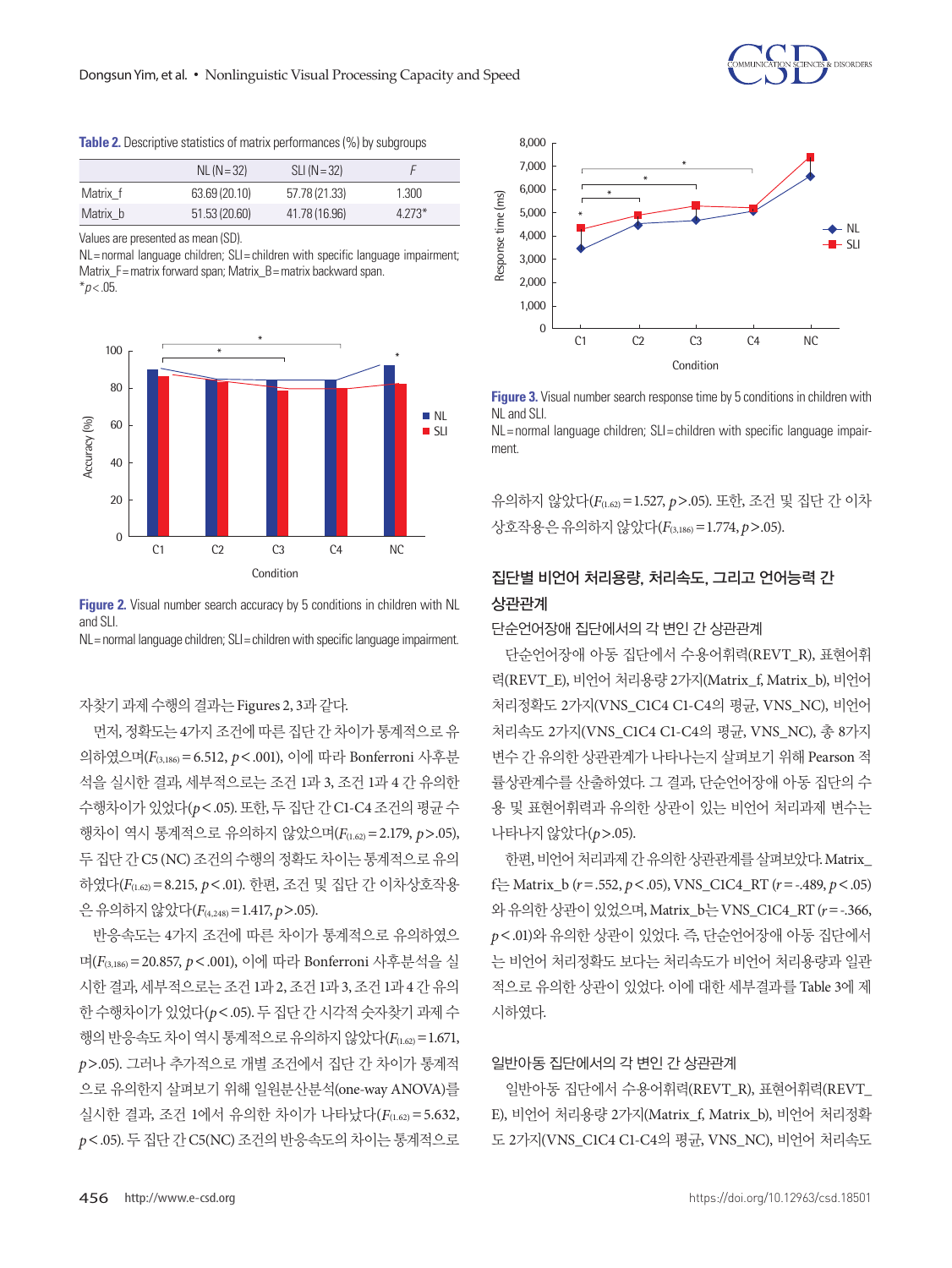

#### **Table 3.** Correlation matrix in SLI group

|                | M(SD)              | REVT E                   | Matrix f | Matrix b                 | VNS C1C4 Acc | VNS C1C4 RT | VNS C5(NC) Acc | VNS_C5(NC)_RT            |
|----------------|--------------------|--------------------------|----------|--------------------------|--------------|-------------|----------------|--------------------------|
| REVT R         | 52.5(9.14)         | $.360*$                  | $-0.029$ | .188                     | .052         | .003        | .077           | $-141$                   |
| REVT E         | 60.5(11.73)        | $\overline{\phantom{a}}$ | .189     | .032                     | .129         | .049        | .241           | $-163$                   |
| Matrix_f       | 57.8 (21.33)       |                          | $\sim$   | $.552*$                  | .137         | $-.489*$    | .131           | $-0.338$                 |
| Matrix b       | 41.8 (16.96)       |                          |          | $\overline{\phantom{a}}$ | .010         | $-366***$   | .014           | $-274$                   |
| VNS C1C4 Acc   | 86.7 (11.11)       |                          |          |                          | $\sim$       | $.373*$     | $.404*$        | $.437*$                  |
| VNS C1C4 RT    | 4,915.5 (1,883.19) |                          |          |                          |              | $\sim$      | .308           | $.849**$                 |
| VNS C5(NC) Acc | 82.8 (15.78)       |                          |          |                          |              |             |                | .210                     |
| VNS_C5(NC)_RT  | 7,360.6 (3,025.20) |                          |          |                          |              |             |                | $\overline{\phantom{a}}$ |

SLI= children with specific language impairment; REVT= Receptive & Expressive Vocabulary Test (Kim, Hong, Kim, Jang, & Lee, 2009); REVT\_R= receptive vocabulary; REVT\_ E= expressive vocabulary; Matrix\_f= matrix forward span; Matrix\_b= matrix backward span; VNS= visual number search; Acc= accuracy; RT= response time. \**p* < .05, \*\**p* < .01.

**Table 4.** Correlation matrix in NL group

|              | M(SD)              | REVT E                   | Matrix f | Matrix b  | VNS C1C4 Acc | VNS C1C4 RT              | VNS C5(NC) Acc           | VNS_C5(NC)_RT |
|--------------|--------------------|--------------------------|----------|-----------|--------------|--------------------------|--------------------------|---------------|
| REVT R       | 72.5 (11.60)       | $.680**$                 | .277     | $.402***$ | $.439*$      | $-0.057$                 | .148                     | $-0.042$      |
| REVT_E       | 78.5 (9.81)        | $\overline{\phantom{a}}$ | .260     | $.457***$ | .325         | $-277$                   | .056                     | $-294$        |
| Matrix_f     | 63.7 (20.10)       |                          | $\sim$   | $.696***$ | $.535***$    | $-451**$                 | .340                     | $-289$        |
| Matrix b     | 51.5(20.60)        |                          |          | $\sim$    | $.578***$    | $-.375***$               | $.454***$                | $-0.325$      |
| VNS C1C4 Acc | 86.5 (8.95)        |                          |          |           | ۰            | $-.290$                  | $.370*$                  | $-0.017$      |
| VNS C1C4 RT  | 4,408.5 (1,174.06) |                          |          |           |              | $\overline{\phantom{a}}$ | $-0.345$                 | $.774***$     |
| VNS C5 Acc   | 92.4 (10.80)       |                          |          |           |              |                          | $\overline{\phantom{a}}$ | $-297$        |
| VNS C5 RT    | 6,575.7 (1,937.80) |                          |          |           |              |                          |                          | $\sim$        |

NL= normal language children; REVT= Receptive & Expressive Vocabulary Test (Kim, Hong, Kim, Jang, & Lee, 2009); REVT\_R= receptive vocabulary; REVT\_E= expressive vocabulary; Matrix f= matrix forward span; Matrix b= matrix backward span; VNS= visual number search; Acc= accuracy; RT= response time.  $*_{p<.05,}$   $*_{p<.01.}$ 

2가지(VNS\_C1C4 C1-C4의 평균, VNS\_NC), 총 8가지 변수 간 유 의한 상관관계가 나타나는지 살펴보기 위해 Pearson의 적률상관 계수를 산출하였다. 그 결과, 일반아동 집단의 수용어휘력(REVT\_ R)과 Matrix\_b (*r*=.402, *p*<.01), VNS\_C1C4\_ACC (*r*=.439, *p*<.05) 가 유의한 상관을 보였으며, 표현어휘력(REVT\_E)과 Matrix\_b (*r*=.457, *p*<.01)가유의한상관을보였다.

비언어 처리과제 간 유의한 상관관계를 살펴보면, Matrix\_f는 Matrix\_b (*r* =.696, *p*<.01), VNS\_C1C4\_Acc (*r* =.535, *p*<.01), VNS\_C1C4\_RT (*r*=-.451, *p*<.01)와 유의한 상관이 있었다. Matrix\_b는 VNS\_C1C4\_Acc (*r*=.578, *p*<.01), VNS\_C1C4\_RT (*r*= -.375, *p*<.01), 그리고 VNS\_NC\_Acc (*r*=.454, *p*<.01)와 유의한 상 관이 있었다. 이에 대한 세부결과를 Table 4에 제시하였다.

# 집단별 언어능력(수용어휘력, 표현어휘력)에 대한 비언어 처리능력의 설명력

단순언어장애 및 또래 일반아동의 언어능력(수용어휘력, 표현어 휘력)을 가장 잘 설명해주는 비언어 처리능력이 존재하는지 살펴

보기 위해 비언어 처리용량 2가지(Matrix\_f, Matrix\_b), 비언어 처 리정확도 2가지(VNS\_C1C4 C1-C4의 평균, VNS\_NC), 비언어 처 리속도 2가지(VNS\_C1C4 C1-C4의 평균, VNS\_NC), 총 6가지를 독립변수로 하여 단계적 중다회귀분석(stepwise multiple regression)을실시하였다.

그 결과, 단순언어장애 아동 집단에서 언어능력(수용어휘력, 표 현어휘력)을 설명해주는 유의한 비언어 처리능력 요인은 없었다. 반면, 또래 일반아동 집단에서 언어능력(수용어휘력, 표현어휘력) 을 유의하게 설명해주는 요인은 모두 Matrix\_b였다. 즉, 수용어휘 력은 Matrix\_b가 약 22.3% 유의하게 설명해줄 수 있었으며(F(1.30) = 8.616, *p*<.01), 표현어휘력은 Matrix\_b가 20.9% 유의하게설명해줄 수있는것으로나타났다(*F*(1.30)=7.922, *p*<.01).

## 논의 및 결론

본 연구에서는 단순언어장애 및 또래 일반아동의 비언어 처리용 량 및 처리속도의 차이를 살펴보고, 단순언어장애 및 또래 일반아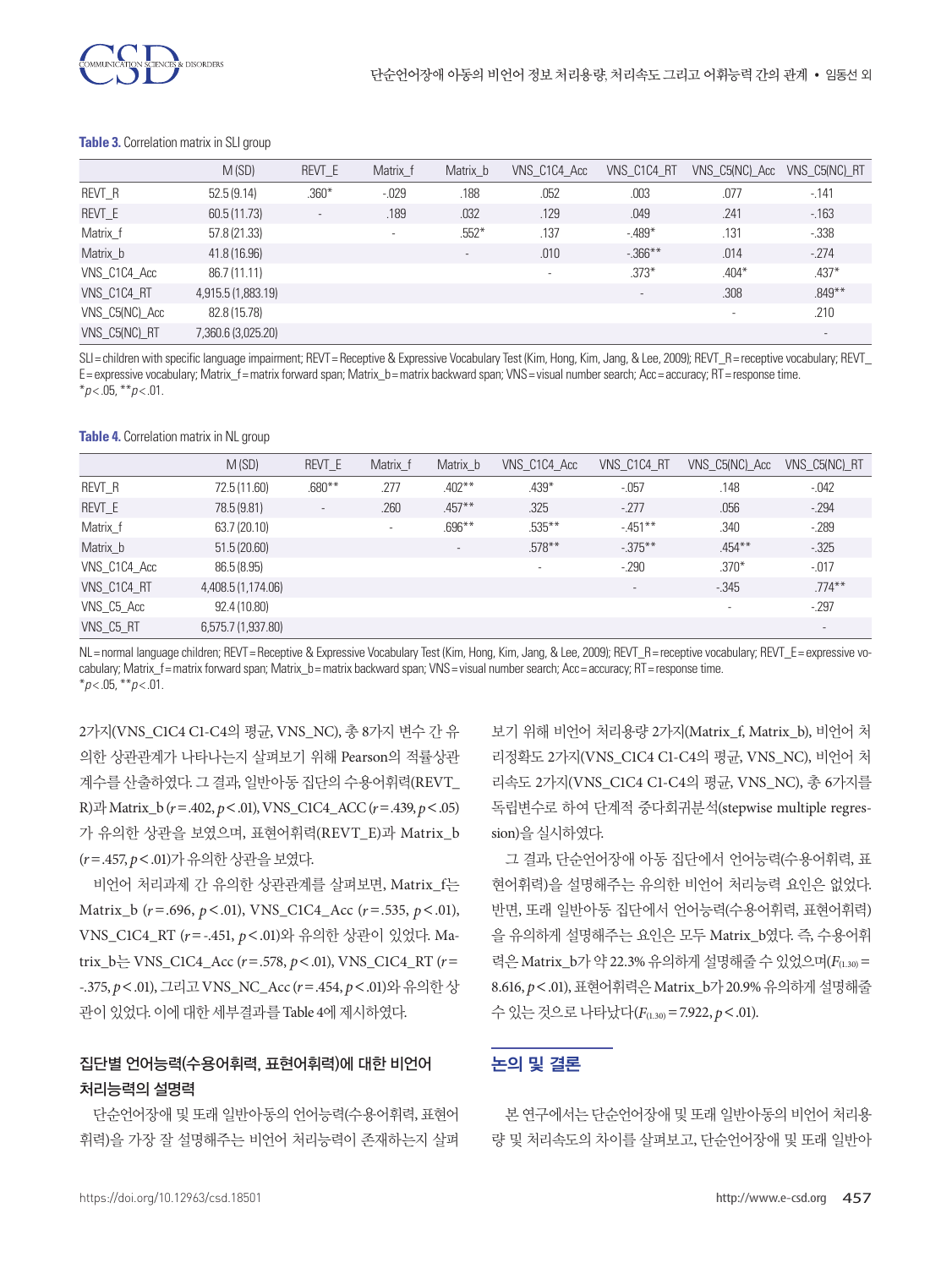

순언어장애 아동들이 빠르게 반응하지는 못한 것으로 보인다. 이 는 처리과제 수행에서의 유의하게 느린 처리속도가 아동의 언어문 제를 잘 예측해줄 수 있어 이것이 단순언어장애 아동을 설명해주 는 하나의 요인일 수 있음을 보고한 선행연구를 일부 뒷받침해줄 수 있다(Park et al., 2015). 특히, 반응속도와 관련해서 목표 숫자와 멀리 배치된 C4에 비해 목표 숫자와 가깝게 배치되어 쉽게 일치항 목을 찾아낼 수 있는 C1에서 집단 간 차이가 더욱 크게 나타난 본 연구의 결과를 통해 두 집단의 수행 차를 명확하게 확인하기 위해 지나치게 높은 과제 부담을 줄 필요는 없으며, 오히려 비교적 쉬운 과제 조건에서의 느린 반응속도가 아동의 언어문제로 인한 과제수 행의제한을예측하는데더높은기여를할수있을것으로보인다.

둘째, 단순언어장애 아동 집단에서는 수용 및 표현어휘력과 유 의한 상관이 있고 설명력을 가지는 비언어 처리과제 변수는 나타나 지 않았으나, 또래 일반아동 집단에서는 수용어휘력과 Matrix\_b, VNS\_C1C4\_ACC가 유의한 상관을 보였으며, 표현어휘력과 Matrix\_b가 유의한 상관을 보였다. 단순언어장애 아동의 어휘력에 대 해 어떤 처리용량 및 처리속도 요인도 유의한 상관을 보이지 않고 설명력을 지닌 요인도 없었던 것을 통해 이들의 어휘능력과 처리능 력이 충분히 긴밀한 연결고리를 이루고 있지 않음을 추론해볼 수 있다. 반면, 또래 일반아동 집단의 수용 및 표현어휘력을 모두 설명 해주는 공통 요인으로 Matrix\_b가 있었는데, 이 과제가 시공간적 작업기억을 측정하는 비언어적 과제임에도 불구하고 언어능력의 주요 하위 요인 중 하나인 어휘력에 일관적으로 기여하는 부분이 존재한다는 것을 확인할 수 있다. 이는 어휘를 포함한 언어능력이 독립적이기보다는 다양한 인지, 운동영역들과 함께 발달하고 서로 유기적으로 연결되어 있어서 영역 간 도움을 주고받을 수 있을 때 더욱 언어발달에 도움이 되는 것으로 보인다. 한편, 일반아동의 숫 자찾기 과제에서 C1C4 조건의 정확도는 수용어휘력과 상관이 있 었는데, 아동이 어떤 어휘에 대한 개념을 정확히 인지하고 이해할 때 목표자극과 일치하는 항목의 빠르고 정확한 처리가 서로 밀접 한 관련성을 가질 수 있다. 이미 18-30개월부터 아동들의 처리 효율 성과 어휘력의 관계는 긴밀하게 나타날수록 어휘가 큰 폭으로 증가 하는 반면, 처리 효율성이 낮을수록 말(speech) 처리 효율성 역시 낮아 추후 아동기 및 성인기가 될 때까지 언어학습과 언어능숙도 에 미치는 영향은 매우 크다고 볼 수 있다(Fernald & Marchman, 2012). 따라서 아동들의 어휘력 증진과 추후 전 생애적인 언어학습 능력 및 언어능숙도를 위해 전반적인 처리 효율성을 높여주는 것 이필요할수있다.

본 연구의 제한점으로는 본 연구의 대상이 만 5-8세로 취학 전부 터 학령기에 이르기까지 연령의 폭이 넓어 본 연구결과에 연령에

동 집단 각각에서 비언어 처리용량과 처리속도, 그리고 언어능력(수 용어휘력, 표현어휘력)간 유의한 상관관계가 나타나는지를 살펴본 다음, 각 집단 아동의 언어능력을 유의하게 설명해주는 비언어 처 리용량 또는 처리속도 세부 변인은 무엇인지 알아보고자 하였다.

첫째, 단순언어장애 아동은 비언어 처리용량을 측정하는 매트릭 스(matrix) 과제에서 순서대로 기억하는 능력은 또래 일반아동에 비해 부족하지 않았으나, 거꾸로 기억하는 능력은 유의하게 부족한 수행을 보였다. 구어 반응이 요구되지 않는 시공간적 작업기억 과제 인 매트릭스는 표면적으로는 아동들의 언어능력이 개입되지 않는 것처럼 보이지만, 그 기저에서 아동들의 언어능력과 인지능력이 서 로 밀접한 관련을 맺고 있기 때문에 처리능력을 측정하는 언어과제 뿐만 아니라 비언어과제 수행에서도 단순언어장애 아동들의 부족 한 수행이 나타날 수 있다(Fernald & Marchman, 2012; Kohnert & Windsor, 2004; Marchman & Fernald, 2008). 특히, 순서대로 기억 해야 하는 정순과제에 비해 역순으로 기억하는 과제의 조건은 Kail 과 Salthouse (1994)가 언급한 정보처리의 요소 중 공간(space), 즉 '처리용량'의부담이상대적으로더크게주어지고, 난이도도더높 다고 볼 수 있어 다른 언어과제에 비해 비언어적 과제인 매트릭스가 단순언어장애 아동들의 과제수행 부담을 줄였음에도 불구하고 역 순 과제에서는 이들의 어려움이 드러날 수 있었던 것으로 보인다 (Bishop, 2006; Conti-Ramsden & Durkin, 2012; Leonard et al., 2007; Thomas et al., 2011).

처리용량과 처리속도가 유기적으로 연결되어있는 시각적 숫자 찾기 수행은 Kail과 Salthouse (1994)가 언급한 공간(space), 시간 (time), 효율성(energe)의 3요소가 총체적으로 관련될 수 있으며, 정 확도와 처리속도를 모두 살펴볼 수 있는 장점을 지닌다. 먼저, 정확 도 측면에서는 두 집단 간 숫자찾기 과제 수행에서 유의한 차이를 보였다. 특히, 단순언어장애 아동 및 또래 일반아동들은 C5(NC) 조건에서 유의한 차이를 보였던 것이 특징이다. 이는 C5(NC) 조건 이 목표숫자(target)와 일치하는 항목이 12개의 보기 숫자목록에 서 없음을 판단하고 "X"를 누르는 과정을 포함한다. C1-C4 조건이 모든 12개의 보기 숫자목록을 검토하지 않고도 목표숫자(target) 와 일치하는 항목이 보이는 즉시 "O"를 눌러 수행할 수 있었던 것 에 비해, 모든 12개의 보기 숫자목록을 검토한 끝에 판단해야 하는 C5(NC) 조건은 C1-C4 조건과 과제수행에 요구되는 처리능력에비 해 그 부담이 더 높을 수 있다. 반응속도 측면에서는, 두 집단 간 과 제수행의 반응속도 차이는 유의하지 않았으나, 세부적으로는 C1 조건에서 유의한 차이를 보였다. 이는 목표숫자(target)와 가깝게 배치될수록 반응속도는 빠를 것으로 기대되고, 멀리 배치되면 느 릴 것으로 기대되는데 또래 일반아동이 빠르게 반응하는 만큼 단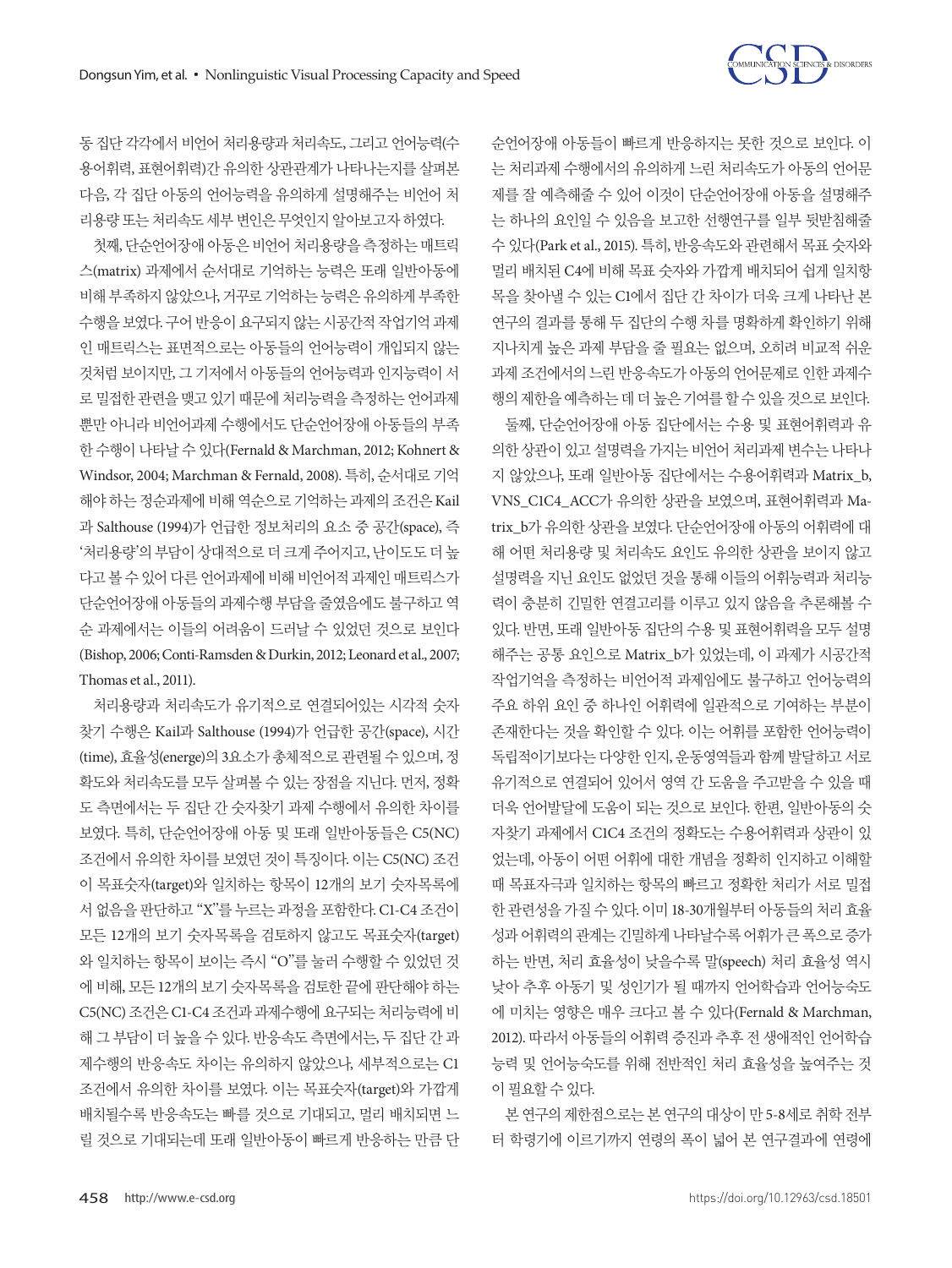

따른 발달적 변수가 세심하게 고려되지 못했다는 것이다. 취학 전 후로 급격한 언어 및 인지적인 발달이 이루어짐을 고려해볼 때 후 속연구에서는 본 연구의 대상이었던 5-8세 아동보다 더 어린 유아 (만 3-4세), 취학 직전의 아동(만 5-6세), 초기 학령기(만 7-8세)의 아동들을 연령대별로 나누어 살펴본다면 본 연구보다 더욱 명확한 결과를 얻을 수 있을 것이다. 그뿐만 아니라 현재 단순언어장애 범 주에 속하면서도 언어문제를 해결할 수 있는 가능성이 있는 아동, 또는 현재 일반아동 범주에 속하면서도 위험군(at risk) 아동으로 분류될 수 있는 가운데 처리능력, 특히 처리용량과 처리속도의 기 여도의 양상을 살펴보고 그에 대한 심도 있는 논의가 이루어진다면 임상현장에서도유용한시사점으로남을수있을것으로보인다.

## **REFERENCES**

- Bayliss, D. M., Jarrold, C., Baddeley, A. D., Gunn, D. M., & Leigh, E. (2005). Mapping the developmental constraints on working memory span performance. *Developmental Psychology, 41,* 579-597.
- Bishop, D. V. (2006). What causes specific language impairment in children? *Current Directions in Psychological Science, 15,* 217-221.
- Campbell, T., Dollaghan, C., Needleman, H., & Janosky, J. (1997). Reducing bias in language assessment: processing-dependent measures. *Journal of Speech, Language, and Hearing Research, 40,* 519-525.
- Conti-Ramsden, G., & Durkin, K. (2012). Language development and assessment in the preschool period. *Neuropsychology Review, 22,* 384-401.
- Fernald, A., & Marchman, V. A. (2012). Individual differences in lexical processing at 18 months predict vocabulary growth in typically developing and late‐talking toddlers. *Child Development, 83,* 203-222.
- Fernald, A., Perfors, A., & Marchman, V. A. (2006). Picking up speed in understanding: Speech processing efficiency and vocabulary growth across the 2nd year. *Developmental Psychology, 42,* 98-116.
- Hood, M., & Conlon, E. (2004). Visual and auditory temporal processing and early reading development. *Dyslexia, 10,* 234-252.
- Johnston, J. R., & Ellis Weismer, S. (1983). Mental rotation abilities in languagedisordered children. *Journal of Speech, Language, and Hearing Research, 26,* 397-403.
- Kail, R. (1986). Sources of age differences in speed of processing. *Child Development, 57,* 969-987.
- Kail, R., & Salthouse, T. A. (1994). Processing speed as a mental capacity. *Acta Psychologica, 86,* 199-225.
- Kail, R., Pellegrino, J., & Carter, P. (1980). Developmental changes in mental

rotation. *Journal of Experimental Child Psychology, 29,* 102-116.

- Keum, B. R., Kim, Y. T., & Lee, E. J. (2010). Nonlinguistic performance in Korean children with specific language impairments. *Korean Journal of Communication & Disorders, 15,* 592-602.
- Kim, Y. T., Hong, G. H., Kim, K. H., Jang, H. S., & Lee, J. Y. (2009). *Receptive & expressive vocabulary test (REVT).* Seoul: Seoul Community Rehabilitation Center.
- Kohnert, K., & Windsor, J. (2004). The search for common ground. Part II. Nonlinguistic performance by linguistically diverse learners. *Journal of Speech, Language, and Hearing Research, 47,* 891-903.
- Lahey, M., Edwards, J., & Munson, B. (2001). Is processing speed related to severity of language impairment? *Journal of Speech, Language, and Hearing Research, 44,* 1354-1361.
- Leonard, L. B. (1998). *Children with specific language impairment.* Cambridge, MA: MIT Press.
- Leonard, L. B., Weismer, S. E., Miller, C. A., Francis, D. J., Tomblin, J. B., & Kail, R. V. (2007). Speed of processing, working memory, and language impairment in children. *Journal of Speech, Language, and Hearing Research, 50,* 408-428.
- Marchman, V. A., & Fernald, A. (2008). Speed of word recognition and vocabulary knowledge in infancy predict cognitive and language outcomes in later childhood. *Developmental Science, 11,* F9-F16.
- Miller, C. A., Kail, R., Leonard, L. B., & Tomblin, J. B. (2001). Speed of processing in children with specific language impairment. *Journal of Speech, Language, and Hearing Research, 44,* 416-433.
- Miller, L. T., & Vernon, P. A. (1996). Intelligence, reaction time, and working memory in 4-to 6-year-old children. *Intelligence, 22,* 155-190.
- Moon, S. B., & Byun, C. J. (2003). *Korean Kaufman assessment battery for children (K-ABC).* Seoul: Hakjisa.
- Newbury, J., Klee, T., Stokes, S. F., & Moran, C. (2016). Interrelationships between working memory, processing speed, and language development in the age range 2-4 years. *Journal of Speech, Language, and Hearing Research, 59,* 1146-1158.
- Park, J., Mainela-Arnold, E., & Miller, C. A. (2015). Information processing speed as a predictor of IQ in children with and without specific language impairment in grades 3 and 8. *Journal of Communication Disorders, 53,*  57-69.
- Pisoni, D., Kronenberger, W., Roman, A., & Geers, A. (2011). Measures of digit span and verbal rehearsal speed in deaf children following more than 10 years of cochlear implantation. *Ear and Hearing, 32,* 60s-74s.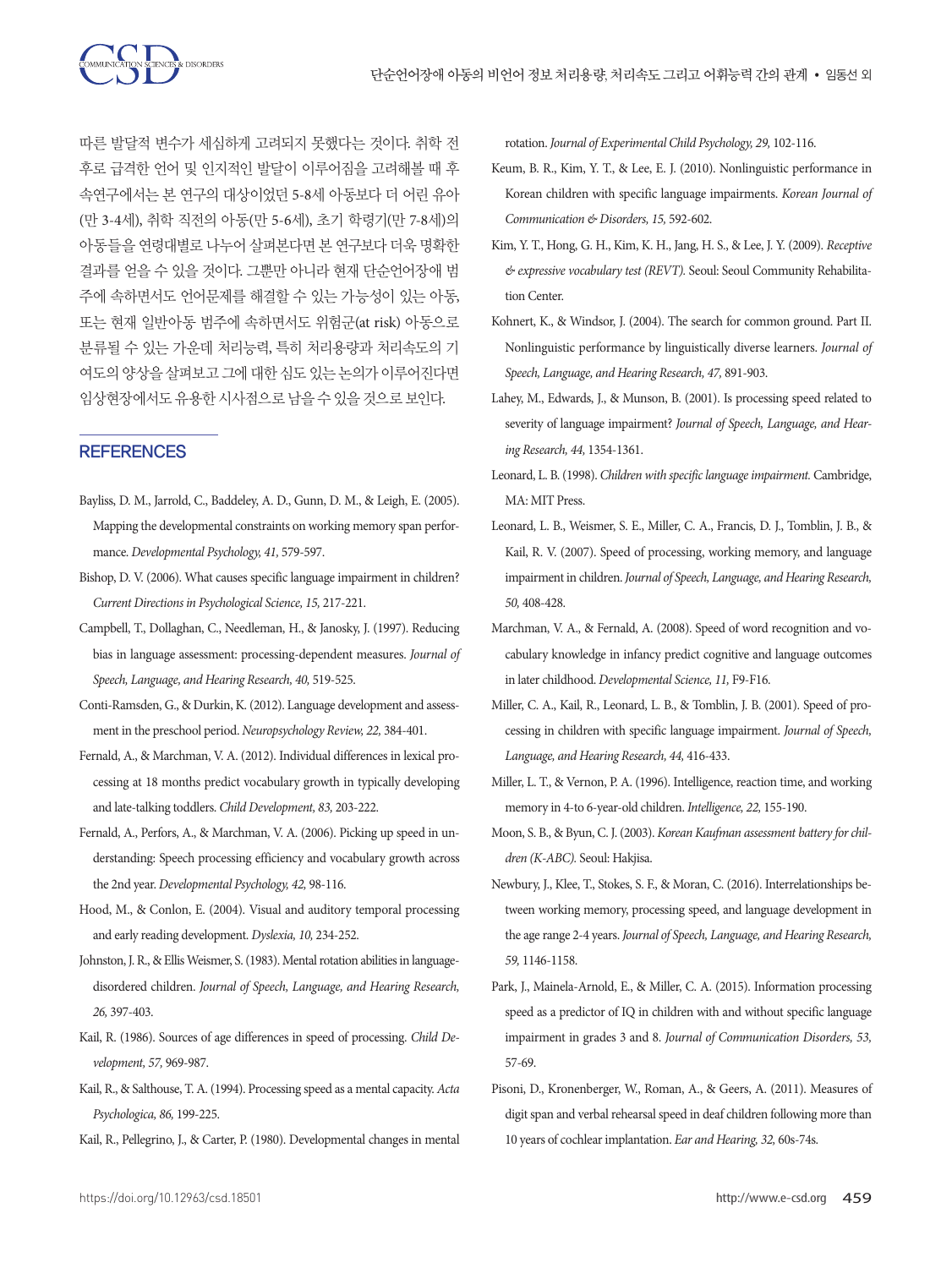

- Poll, G. H., Miller, C. A., Mainela‐Arnold, E., Adams, K. D., Misra, M., & Park, J. S. (2013). Effects of children's working memory capacity and processing speed on their sentence imitation performance. *International Journal of Language & Communication Disorders, 48,* 329-342.
- Shanahan, M. A., Pennington, B. F., Yerys, B. E., Scott, A., Boada, R., Willcutt, E. G., ... & DeFries, J. C. (2006). Processing speed deficits in attention deficit/hyperactivity disorder and reading disability. *Journal of Abnormal Child Psychology, 34,* 584.
- Thomas, E., Reeve, R., Fredrickson, A., & Maruff, P. (2011). Spatial memory and executive functions in children. *Child Neuropsychology, 17,* 599-615.
- Weber-Fox, C., Spruill, J., Fick, W., Hampton, A., Cochran, E., Leonard, L., & Tomblin, B. (2005). *Linguistic and non-linguistic auditory processing in adolescents with specific language impairment (SLI): an ERP study.* Poster presented at the Annual Meeting of the Cognitive Neuroscience Society, New York, NY.
- Windsor, J., Kohnert, K., Loxtercamp, A. L., & Kan, P. F. (2008). Performance on nonlinguistic visual tasks by children with language impairment. *Ap-*

*plied Psycholinguistics, 29,* 237-268.

- Wright, B. A., Bowen, R. W., & Zecker, S. G. (2000). Nonlinguistic perceptual deficits associated with reading and language disorders. *Current Opinion in Neurobiology, 10,* 482-486.
- Yim, D., Kim, S. Y., & Yang, Y. (2015). Factor analysis of working memory tasks based on information processing characteristics: predictive factors of receptive vocabulary and quick incidental learning in children with typically developing and receptive vocabulary delay. *Communication Sciences & Disorders, 20,* 304-318.
- Yim, D., Yang, Y., & Kim, S. (2015). Domain-specific working memory performance in children with and without specific language impairment. *Communication Sciences & Disorders, 20,* 13-23.
- Yim, D., Yang, Y., Jo, Y., Lee, J., & Seong, J. (2015). Grammatical meta-linguistic awareness and executive functioning skills in preschool-age children with and without specific language impairment. *Journal of Speech & Hearing Disorders, 24,* 345-359.